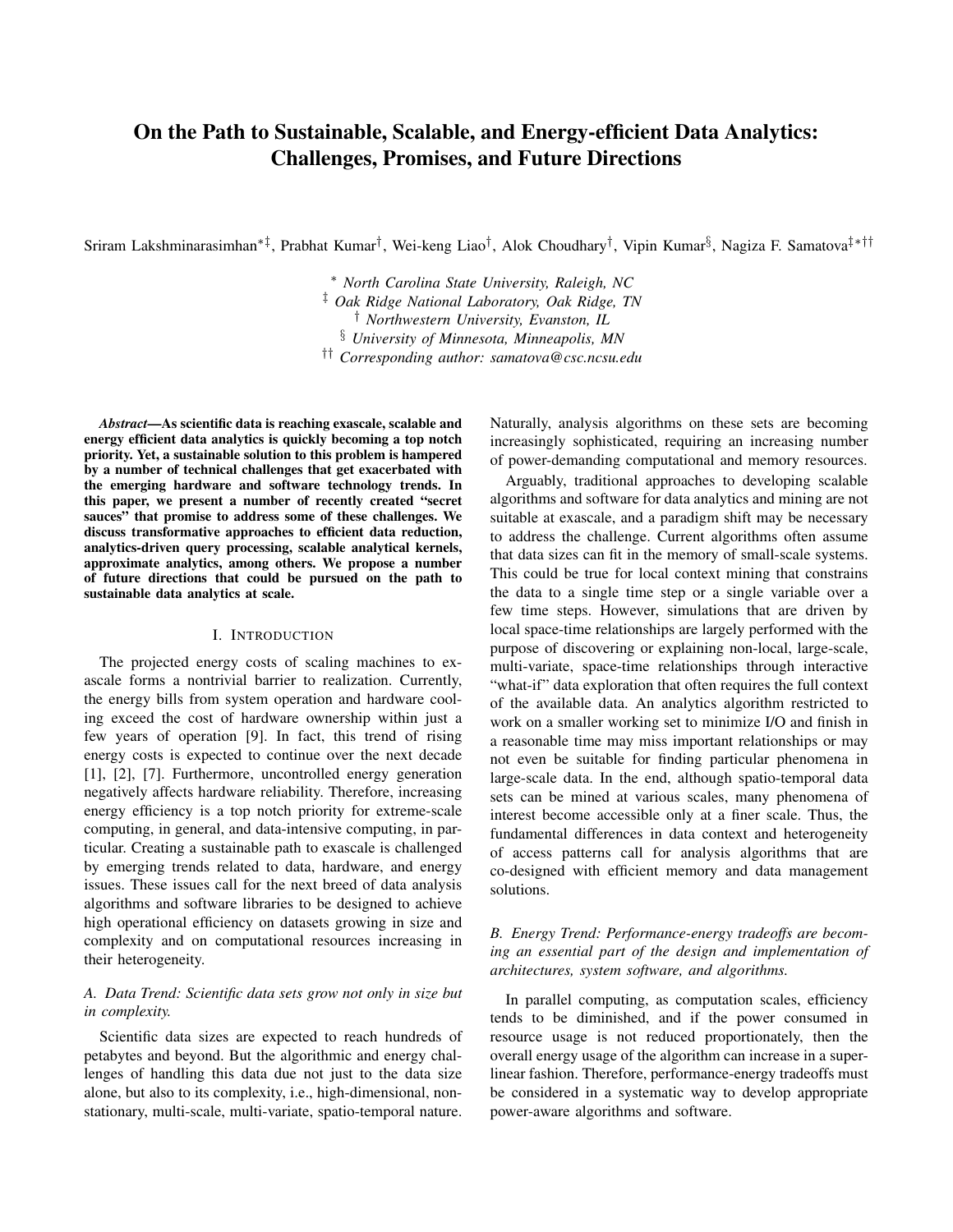Although this observation can be generally applied, analytics provides particular opportunities, such as approximate algorithms, fixed-point computations, index-based analytics, knowledge priors-driven search, hierarchical exploration, and others (as discussed later) in order to develop energyperformance optimizations. A framework for analysis of performance/energy tradeoffs for large-scale parallel systems thus becomes necessary for designing and implementing energy-efficient scalable analytics and mining algorithms.

As part of this framework, identifying the right configuration among multiple resources for different classes of problems is essential to reduce the high-energy consumption. Given the number of applications, the task of breaking them down to be applicable on different architectures becomes tedious, if not impossible. However, some general solutions, when incorporated into the software framework, can help increase the energy-efficiency—minimizing data movement (e.g., via data compression) and generating approximate results (e.g., via partial-precision indexing and querying as well as fixed-point arithmetic), as described later.

## *C. Architecture Trend: Emerging HPC systems are adopting increasingly heterogeneous architectures.*

The newer HPC systems will comprise heterogeneous components with multi-core processors along with generalpurpose graphic process units (GPGPUs) accelerators and possibly FPGAs. Algorithms for scalable data analysis kernels must be capable of acceleration on hybrid multi-node, multi-core HPC architectures comprised of a mix of GPUs and FPGA, which is a significant challenge in its own right.

Furthermore, as systems scale, due to power and cost considerations, memory sizes are not expected to increase linearly. However, at the same time, technologies such as solid-state device (SSD) memories (e.g., FLASH, phasechange memories) have the potential to provide much higher capacities compared to DRAMs, at a lower power-cost point, while providing much lower latencies as compared to disks, particularly, for random accesses. Clearly, out-ofcore algorithms, which can exploit SSDs will be needed to deal with such systems with the above constraints, but these newer features provide an opportunity for different design optimizations for algorithms and software.

#### II. DATA REDUCTION

The data flow in scientific analysis pipelines proceeds through several resources, starting from computational nodes that run simulations and produce their output data, through local and shared storage devices, to visualization clusters and accelerators for analysis, and display. The movement of data not only results in a high-energy cost, but the discrepancy in the bandwidth of the "pipes" leads to significant idle energy atrophy. For example, visualization routines for analyzing data are primarily rate limited due to I/O. As both I/O and network throughput lack in bandwidth compared to the computational power, compute nodes on visualization clusters are forced to wait for data to be ingested. To increase resource utilization, one could add more storage devices, and build higher capacity networks. However, this does not scale, as energy and maintenance costs increase steeply, while offering diminishing returns. A systematic solution is needed, where the data is reduced at the earliest possible stage of the pipeline, such that the benefits of reduced data movement compound at each level of in transit data processing.

Data compression can thus be a viable solution for reducing data movement and the strain on storage resources. However, this "viabilty" is contingent upon high lossless reduction achieved by a compression method on scientific datasets, which is a significant challenge. This is primarily due to the hard-to-compress nature of scientific datasets that consist of predominantly real-valued numbers containing a significant amount of high-entropy fractional components. Standard compression routines are unable to extricate the parts of the data that contain the most information, and hence they deliver a low compression ratio and low (de- )compression throughput. Under both lossless and errorbounded lossy compression (needed to maintain high simulation fidelity), the majority of the current data reduction utilities are found to be lacking in compression performance.

Although reduction of data is essential, without supporting high-throughput (de-)compression routines, achieving energy-efficiency becomes an even harder problem. Compression routines expend additional CPU cycles that can consume almost an order of magnitude more power than storage accesses. Compression routines must, therefore, deliver high-performance on all three fronts– compression throughput, decompression throughput, and compression ratios—to achieve high energy efficiency. This is illustrated by ISOBAR'S method [4], [5], as briefly described next.

For a majority of the scientific datasets, the exponent and the higher-order bytes of the floating-point data tend to exhibit more repetition than the mantissa bytes. Based on this observation, ISOBAR applies a pre-conditioner to identify those byte columns that are "compressible." Instead of wasting CPU cycles trying to compress incompressible bytes in the data, ISOBAR groups the compressible parts together and performs compression only on those parts. By operating on a lower memory footprint, this method results in higher energy-efficiency, while simultaneously offering better throughput. A preliminary result of ISOBAR compression performance, along with its power consumption is shown in Figure 1. Apart from the higher throughput, the higher compression ratios offered by ISOBAR decrease the data movement, thus resulting in higher energy gains. In fact, ISOBAR achieves  $\approx 20\%$  more reduction in storage, with a factor of  $1.8 - 5.5$  reduction in energy consumption.

Compression is expected to play a vital role not only for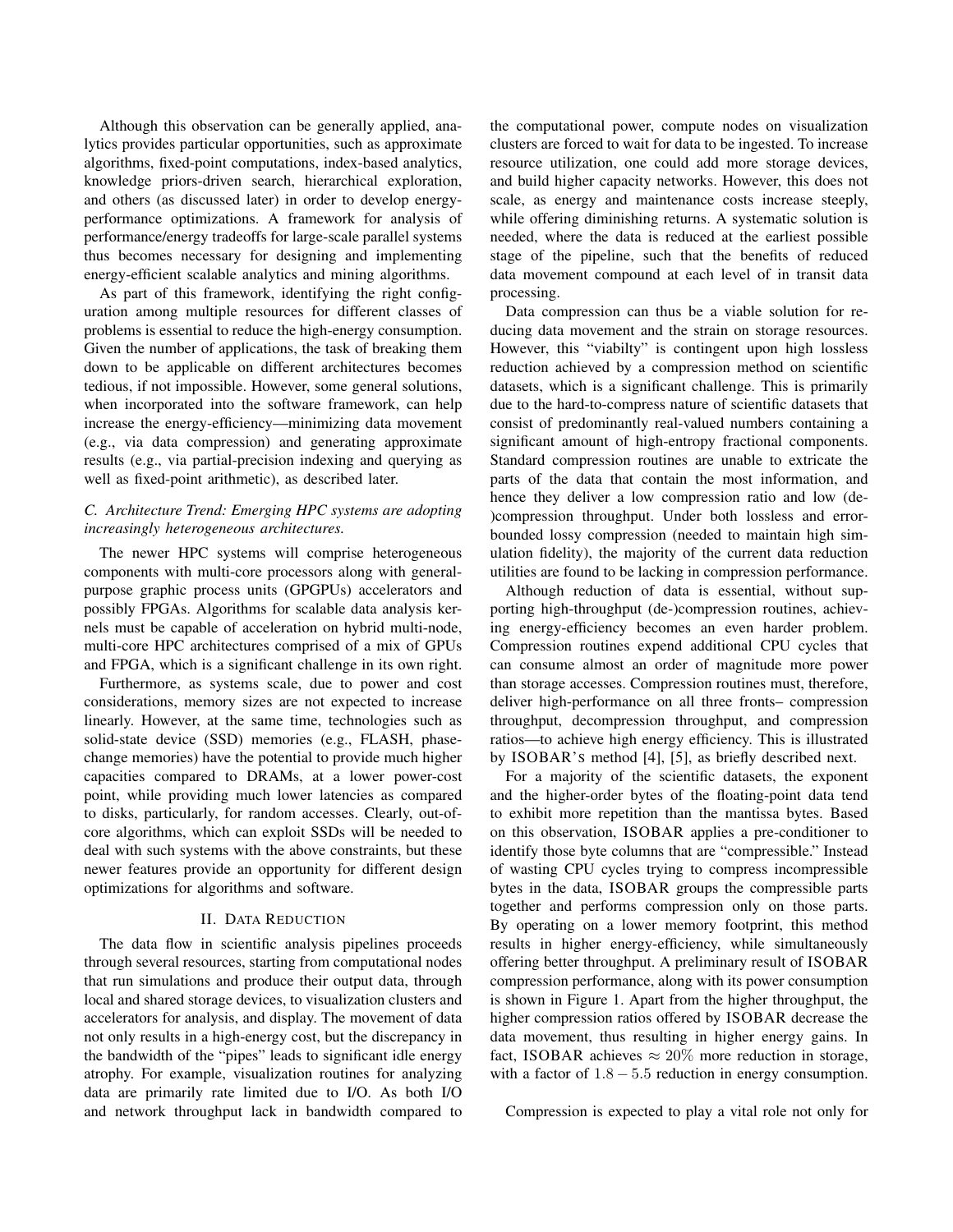

Figure 1. Power profile for ISOBAR, ZLIB, and BZLIB compression.

reducing the amount of data stored but also for addressing the data movement and I/O bottlenecks. Unfortunately, stateof-the-art I/O middleware does not have native support for write compression in a parallel context, due to the complexity of handling the resultant variable-sized compressed data buffers that require synchronization between all nodes performing shared-file I/O. The proper placement of (de-)compression routines for maximal I/O throughput and minimal data movement is a non-trivial issue.

Arguably, interleaving lossless compression and parallel I/O is a "secret sauce" for addressing the I/O bottleneck [5]. Through fast, dynamic identification of highly-compressible bytes, ISOBAR [4] can asynchronously write the remaining, incompressible bytes to storage, effectively hiding the cost of compression and I/O synchronization. This renders parallel write compression viable under the full resource utilization scenario.

Such an interleaving method naturally fits into data staging architectures [6], [3], where various data transformations occur "in transit" or in situ, between compute nodes and disks. With interleaved compression and I/O, we perform compression as an in situ transfer and storage optimization. Using various performance metrics about the system (e.g., network bandwidth and latency, disk read/write throughput) and the application (e.g., compression ratio and throughput, amount of data per core), ISOBAR's theoretical model accurately predicts the optimal balance among the placement of compression (on compute, I/O, or staging nodes), the data movement, and I/O. ISOBAR exhibits both read and write performance gains proportional to the degree of data reduction, which ranges as high as 46% on scientific datasets, in addition to reducing the total amount of data that is being stored and accessed. It is worth noting that merely compressing the data without interleaving, and then writing it to storage, results in only marginal gains  $(6\%)$ .

As application of compression methods becomes more ubiquitous, wherein they are no longer employed merely for archival purposes, maintaining read and query efficiency becomes of paramount importance, as described next.

## III. QUERY-DRIVEN DATA ANALYTICS

Query processing is a driving force behind many of the statistical and visual data analytics routines on scientific data. Within an exploratory setting, processing ad-hoc queries at high-throughput requires the use of precomputed indexes. However, indexing scientific data at scale presents a number of storage, computational, and energy challenges.

First, the prime impediment stems from the unreasonable storage requirements of indexing high-cardinality floatingpoint variables. Second, index construction for scientific databases is traditionally performed in an expensive postprocessing manner, once all of the data has been generated and global descriptive statistical information has become available for optimal index parameter selection. In contrast, next-generation scientific data management will likely demand high-throughput, parameter-free index building while the data is being produced. Third, processing the majority of the queries run on scientific data is typically rate limited by I/O, not only due to the massive size of the index and data, but also due to heterogeneous access patterns induced by various types of queries. Finally, query operations have not traditionally been optimized for energy-efficiency, which is critical for a sustainable scientific data management solution.

I/O-bound operations, such as those induced by query processing, typically deliver unacceptable response times, but are reasonably energy-efficient for a number of reasons (e.g. low power consumption by disks). The inverse relationship between performance and energy efficiency necessitates re-evaluating the existing query processing and indexing designs.



Figure 2. Example energy profiles for ISABELA-QA in comparison with popular scientific database technologies.

Scientific query processing is used in performing a wide variety of analysis functions, ranging from identifying correlations across spatial and temporal scales to detecting anomalies, clustering, dimension reduction, and other mining operations. For example, consider the following query on a dataset produced from a climate simulation: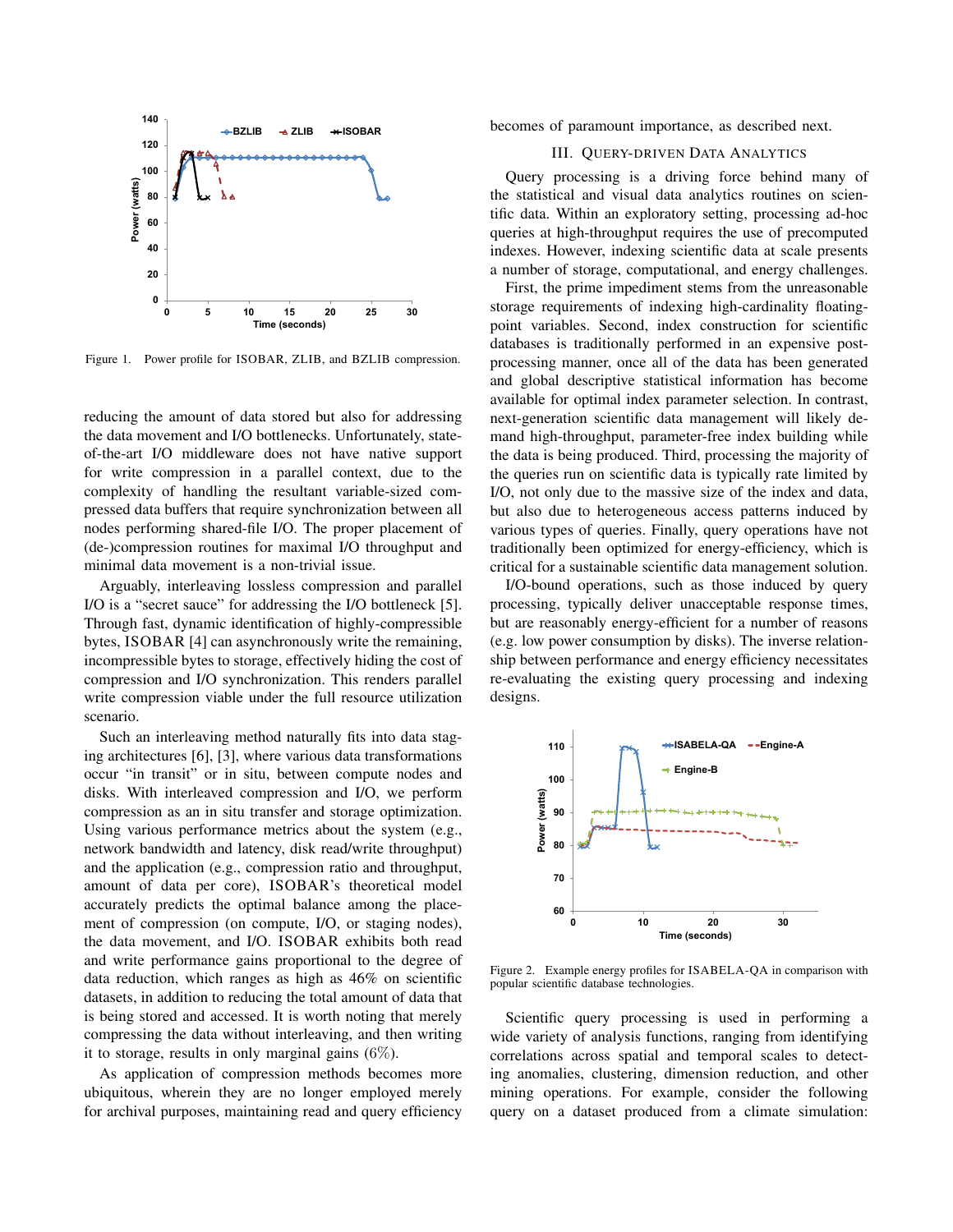"Which cities in California experienced abnormally high temperatures (over  $100°F$ ) during the month of May in the year of 2000?" This query requires efficient retrieval of data across space, time, and value. To efficiently accelerate queries of this nature, several indexing schemes pioneered in databases can be used. However, building B-Trees and bitmap indexes [10] on these datasets can require storage of approximately 100%-300% of the raw data. Considering the fact that indexes tend to be auxiliary data structures, the total storage requirement can become over 300% of the original data. Moreover, traditional databases do not natively support array-based retrieval, which is highly common in scientific data analytics. Analytics not only needs indexefficient operations, like retrieving small-sized "interesting" regions, but also fast large-scale data retrieval. Such nontrivial challenges often lead to performance rate-limited by I/O, incurring higher data movement than necessary, with additional heavy-weight indexes.

Arguably, several classes of queries on exascale scientific datasets would thus be more effective if the query engines were tailored around coarse-grained and storage light-weight indexes. ISABELA-QA [14] operates by building indexes on the metadata generated by the ISABELA compression methodology [15], instead of the actual data. Data in the compressed form can be used to quickly extract the relevant information needed to answer queries efficiently. Figure 2 shows a promising result with ISABELA-QA, a query processing engine over compressed data, which results in better overall performance as well as energy-efficiency. Its overall storage requirement (compressed scientific data+index) was observed to be around 40% of the original data with a bounded per-point relative error of less than 0.1%. With the above result in mind, we next describe some future research directions for building efficient querying schemes.

Redesigning Indexing and Storage: Future solutions can look towards techniques that have tightly coupled implementations of data reduction, layout optimizations, and indexing for delivering a high-throughput light-weight query processing engine. By alleviating the performance gap on I/O, one can move away from the traditional notion of query processing as being an I/O-bound problem, and design faster I/O-CPU balanced solutions, with minimal data movement. Further investigation is required into effectively partitioning the data for querying over different access patterns, parallelizing the task of building indexes for efficient parallel execution, and load-balancing queries from an energy perspective.

Approximate Querying: Application scientists constantly perform exploratory querying over data, where they are interested in a quick, approximate result of a query rather than in a slow, complete result. One method to enable such an approach would be to employ querying only the indexes, rather than the entire dataset. This could, in fact, be an effective solution for visualization routines, as they can usually tolerate some amount of loss in precision without appreciable decrease in quality of output. Approximate query processing, as employed in ISABELA-QA, or by querying the precomputed indexes, can result in significant improvement in query throughput. Then, if the user requests more accurate results, extra disk accesses can be made to iterate over full-precision data. The above is only one example of approximate querying, and it becomes evident that this can be extended beyond the precision levels offered by data aggregation or sampling, in a manner, similar to multi-resolution analysis commonly applied in visualization.

Cooperative Computing: Query optimizers in databases typically use a cost-based model to identify the most efficient execution plan for a given query. Recent works [16], [17] additionally incorporate the energy cost when picking the ideal query execution plan and achieve appreciable savings in energy consumption by picking the most energy-efficient plan. The scope for research in this area is expanded when factoring in the hetoregenous platform. Query optimizers should be able to break down the execution plan, to incorporate co-processing on GPU and CPU simultaneously. Such optimizers should consider different configuration options, and intelligent execution pipeline to minimize both energy consumption and query response time.

#### IV. SCALABLE ANALYTICAL KERNELS

As both the size and complexity of scientific data grow, the demands for more sophisticated analytics increases. While domain scientists will likely remain the primary conceptual designers of how their application-specific data get analyzed, they must be relieved from the burden of optimizing the analytical pipelines on the next-generation HPC systems.

By examining a number of data analysis pipelines in a particular area, it is possible to determine to what extent they have similar performance characteristics and share computational kernels. Highly optimized versions of these kernels can then be used in building higher-level algorithms. By using these kernels, designers can achieve efficient implementations of their algorithms easily.

Fortunately, the execution of many data mining algorithms is dominated by a small number of kernels. As an illustration, Table I [12] lists important kernels for representative algorithms in classification, association rule mining, and clustering. Note that the fraction of execution by the top three kernels usually exceeds 90% and reaches up to 99% for this set of algorithms. Thus, a promising strategy would provide a generic and highly optimized set of core, or kernel analytics functions, from which a broad constellation of high performance analytical pipelines could be organically constructed.

Arguably, a comprehensive library of such analytical kernels could eventually bring analytics algorithms to the next level. NU-MINEBENCH utilizes this strategy in the context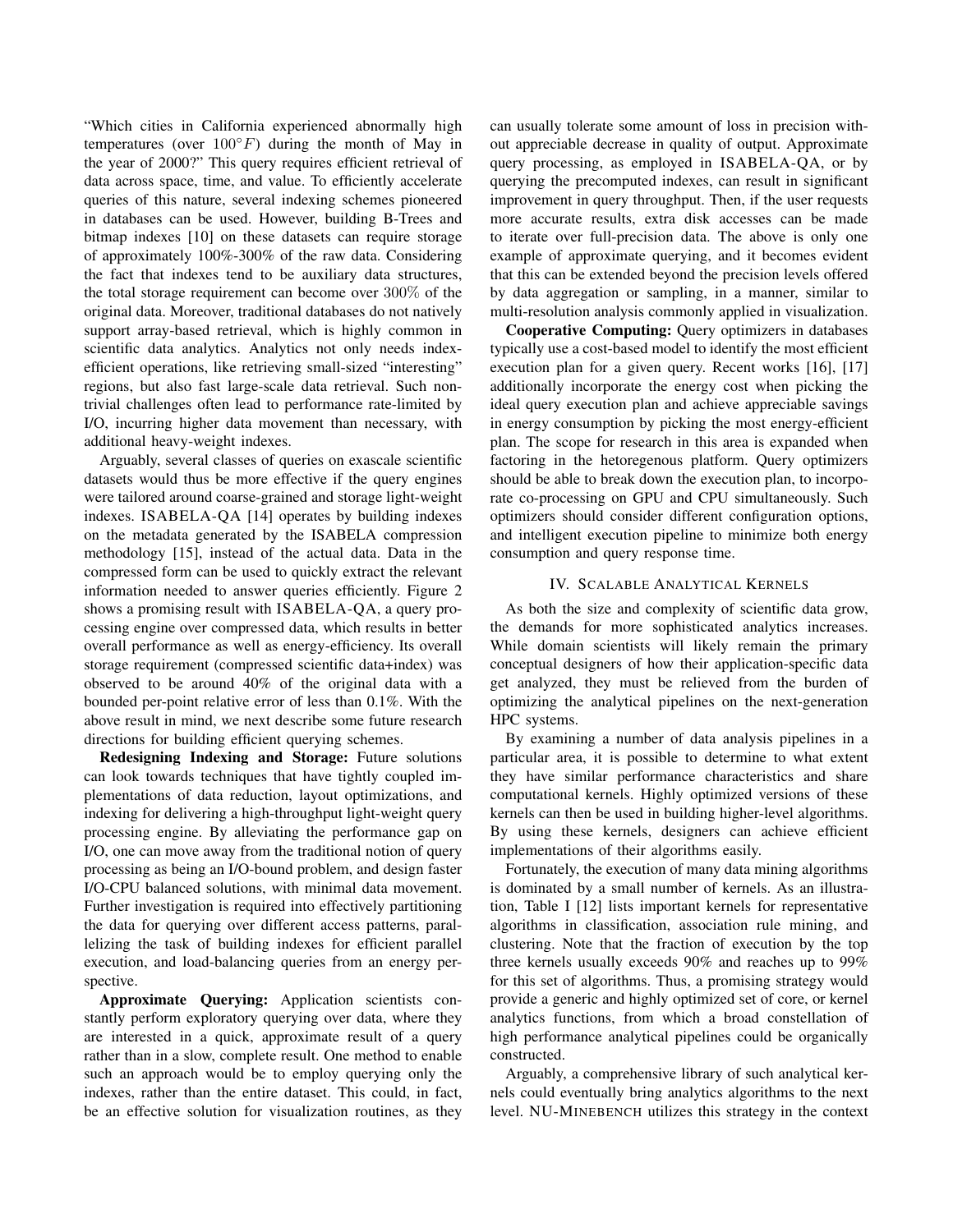| <b>Application</b>          | Top 3 Kernels $(\% )$ |                 |                                  |
|-----------------------------|-----------------------|-----------------|----------------------------------|
|                             | Kernel $1$ (%)        | Kernel 2 $(\%)$ | Kernel $3(%)$                    |
| $K$ -means $1$              | Distance (68)         | Center $(21)$   | $\overline{\text{minDist}}$ (10) |
| Fuzzy K-means $1$           | Center $(58)$         | Distance (39)   | fuzzySum(1)                      |
| <b>BIRCH</b>                | Distance (54)         | Variance (22)   | redist.(10)                      |
| HOP <sup>1</sup>            | Density (39)          | Search $(30)$   | Gather (23)                      |
| Naïve Bayesian <sup>1</sup> | probCal(49)           | Variance (38)   | dataRead(10)                     |
| ScalPar $C1$                | Classify $(37)$       | giniCalc $(36)$ | Compare (24)                     |
| Apriori                     | Subset $(58)$         | dataRead (14)   | Increment $(8)$                  |
| Eclat                       | Intersect (39)        | addClass(23)    | invert $C(10)$                   |
| $SVMlight^{-1}$             | quotMatrix(57)        | quadGrad (38)   | quotUpdate(2)                    |

Table I THE FREQUENCY OF KERNEL OPERATIONS IN ILLUSTRATIVE DATA MINING ALGORITHMS AND APPLICATIONS

<sup>1</sup> Application has the sum of top 3 kernel frequencies exceeding  $90\%$ 

of heterogeneous HPC computing. It currently consists of 20+ analytics and mining algorithms and software [12], [8]. The use of such analytical kernels as plug-ins in the existing environments for statistical computing such as R and WEKA could offer a desirable ease-of-use. In fact, the APIs for such kernels, as implemented within RSCALAPACK and parallel R libraries mimick R-like serial functions and enable software reuse with minimal or no changes to the current analysis codes [13].

#### V. APPROXIMATE ANALYTICS

Data mining and analytics algorithms are approximate in many ways. First, discovery of patterns, clustering, predictive modeling and learning relationships provide results within an error bound (e.g., the convergence error for clustering is within a pre-specified bound), meet certain confidence constraints (e.g., the probability of a decision rule to be true is above 80%), or have certain confidence in model prediction (e.g., precision is above a threshold). Second, the data itself is typically noisy due to the collection process or assumptions in the underlying mathematical models used to generate the data. Third, the existence of many potential alternatives requires quick exploration of the space of mining models where it is sufficient to know relative ranking of the models rather than to have accurate results in order to allow a user to perform a more in-depth analysis on a smaller parameter space. Therefore, approximate algorithms for data analytics are needed for both performance and resource usage purposes. **Example 11 CALL CONDURATE ATTENT CONDUCE ANCELT CALL**<br>
in many ways. First, discovery of patterns, clustering, pre-<br>
dictive modeling and learning relationships provide results<br>
<sup>8</sup><br>
within an erro bound (e.g., the pro

Fixed-Point Arithmetic on Analytical Kernels: Several hardware architectures, including mobile devices and embedded systems, lack sufficient floating-point computation power and thus require algorithms that can deliver the required performance while operating with lower energy. Algorithms implemented using fixed-point arithmetic [11] trade precision for energy-and-computational efficiency, replacing expensive floating-point operations with a sequence of faster integer operations. Compute-intensive parts of kernels described in Table I depend heavily on floating-



Figure 3. Power consumption on transferring varying fixed-point representations from the CPU to the GPU.

of resources on accelators like FPGAs, making them prime candidates for fixed-point optimization. Gains in energy result since fewer precision bits would need to be transferred to the FPGAs as shown in Figure 3.



Figure 4. Comparison of energy consumption and  $k$ -means clustering error with varying fixed-point representations.

Fixed-point representations use a virtual decimal point in an integer data that seperates the inegral and fractional